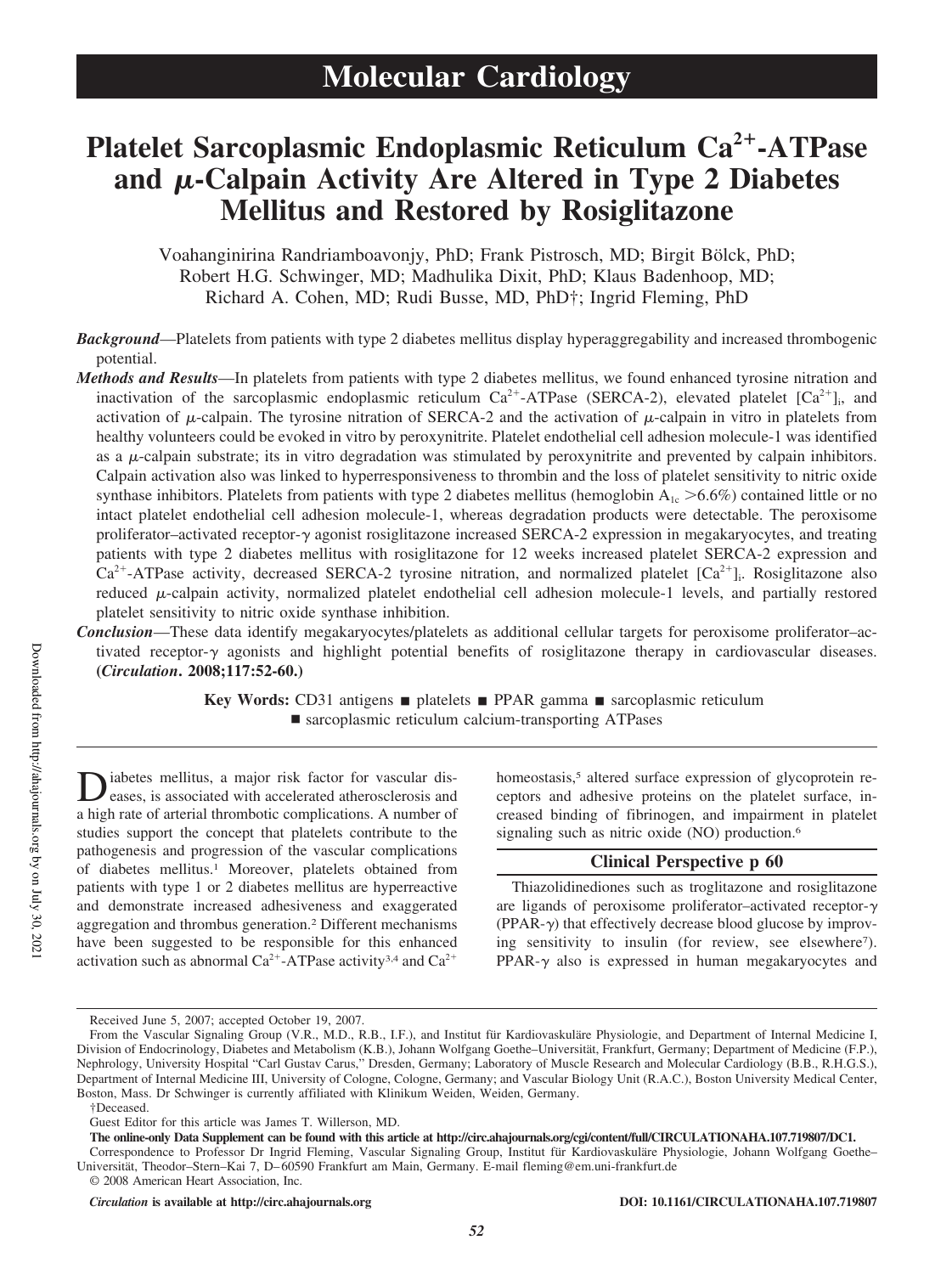platelets,<sup>8</sup> and rosiglitazone has been reported to exert antiplatelet effects in vitro<sup>8</sup> and to reduce the activity of circulating platelets in patients with coronary artery disease.<sup>9</sup> The aim of the present investigation was to identify the molecular mechanism(s) underlying the increase in platelet sensitivity associated with type 2 diabetes mellitus. Moreover, given the evidence that  $PPAR-\gamma$  agonists do more than sensitize cells to the actions of insulin and are reported to improve endothelial function in diabetic patients,<sup>10</sup> we also assessed the consequences of rosiglitazone therapy on platelet  $Ca^{2+}$  signaling and sensitivity to NO synthase (NOS) inhibition.

#### **Methods**

For detailed descriptions of materials and methods, please see the online-only Data Supplement.

## **Study Population**

A total of 50 patients (20 women, 30 men; mean age,  $47\pm5.4$  years; age range, 30 to 70 years) with type 2 diabetes mellitus attending the clinic for routine control visits were included in the study and were divided into 3 groups: hemoglobin (Hb)  $A_{1c}$ , 6% to 6.5% (fasting plasma glucose,  $7.5\pm0.9$  mmol/L; n=18), 6.6% to 7.4% (fasting plasma glucose,  $8.2 \pm 0.7$  mmol/L; n=15), and  $\ge 7.5\%$  (fasting plasma glucose,  $10.3\pm0.7$  mmol/L; n=17). All patients were treated with insulin alone or in combination with metformin. Nondiabetic, age-matched subjects (12 women, 8 men; mean age,  $42.4 \pm 4.5$  years; age range, 25 to 65 years; HbA<sub>1c</sub>, 5.2 $\pm$ 0.6%; fasting plasma glucose, 5.1 $\pm$ 0.2 mmol/L) who had not taken any medication known to interfere with platelet aggregation for at least 10 days before the experiment served as the control group.

#### **Rosiglitazone Treatment**

Thirteen type 2 diabetic patients (4 women, 9 men; age range, 48 to 68 years) not included in the population described above were included in this open study. Patients had been treated with diet alone  $(n=8)$ , sulfonylurea alone  $(n=2)$ , metformin alone  $(n=2)$ , or a combination of metformin and sulfonylurea  $(n=1)$ . At entry, patients had an  $HbA_{1c}$  <7.5%, and showed no evidence of macrovascular complications. Medication for concomitant disorders (hypertension,  $n=9$ ; hypercholesterolemia,  $n=6$ ) was maintained throughout the study. The study protocol was approved by the ethics committee of the Technical University of Dresden (No. EK156082004), and all of the participants gave written informed consent. After baseline measurements of platelet function and metabolic parameters, patients received rosiglitazone 4 mg BID (Avandia, GlaxoSmithKline, Munich, Germany) for 12 weeks. In some cases, plasma nitrotyrosine levels were assessed by ELISA (Hycult Biotechnology, Uden, the Netherlands) according to the manufacturer's instructions.

## **Platelet Isolation and Aggregation**

Human platelets were isolated and either resuspended for  $Ca^{2+}$ measurement and aggregation studies or lysed for Western blotting as described.11,12

#### **Immunoblotting**

Washed human platelets were solubilized, and Triton X-100–soluble proteins were separated by SDS-PAGE (8%) as described.<sup>12</sup> To assess the tyrosine nitration of the  $Ca^{2+}-ATP$ ase, sarcoplasmic endoplasmic reticulum Ca<sup>2+</sup>-ATPase (SERCA-2) was immunoprecipitated using the conditions described, except that samples were not boiled in SDS-PAGE sample buffer.

#### **Calpain Activity Assay**

Calpain activity was assessed by monitoring the formation of the fluorescent metabolite 7-amino-4-methylcoumarin (AMC) from N-succinyl-Leu-Leu-Val-Tyr-7-amido-4-methylcoumarin.

# **Assay of Ca<sup>2</sup>-ATPase Activity**

SERCA-2 activity was measured with an enzyme-coupled spectrophotometric assay in which hydrolysis of ATP is coupled to the oxidation of NADH as described.<sup>13</sup>

## **Megakaryocytes**

CD34 bone marrow stem cells were purchased from Cambrix (Verviers, Belgium) and cultured in Iscove's modified Dulbecco's medium (Cambrix) containing 10% FCS, 40 ng/mL thrombopoietin, 50 ng/mL stem cell factor, 5 ng/mL interleukin-3, and 20 ng/mL interleukin-6 to stimulate megakaryocyte differentiation as described.<sup>14</sup>

#### **Statistical Analysis**

Data are expressed as mean±SEM. Statistical evaluation was performed with Student *t* test for paired and unpaired data or 1-way ANOVA followed by a Bonferroni *t* test when appropriate. Values of *P*<0.05 were considered statistically significant.

The authors had full access to and take full responsibility for the integrity of the data. All authors have read and agree to the manuscript as written.

#### **Results**

## Activation of  $\mu$ -Calpain in Platelets From Patients **With Type 2 Diabetes Mellitus**

The aggregation induced by a range of thrombin concentrations was consistently greater in platelets from individuals with diabetes mellitus than in platelets from healthy donors (Figure 1A). Platelet hyperaggregability was correlated with a significant increase in basal  $[Ca^{2+}]_i$  and an exaggerated  $Ca^{2+}$ response to thrombin (Figure 1B). Platelets from diabetic subjects contained lower levels of latent, N-terminus domain– intact, Ca<sup>2+</sup>-activated protease  $\mu$ -calpain than platelets from nondiabetic individuals (Figure 1C). Total  $\mu$ -calpain levels were not significantly different in platelets from the 2 groups, but a shift existed in the  $\mu$ -calpain doublet (75 to 80 kDa) that was consistent with an increase in the relative amount of the N-terminus domain–truncated (active) protein in platelets from patients with diabetes mellitus (Figure 1C). These findings correlated with a marked increase in platelet calpain activity (Figure 1D). No difference in these results was observed when platelets were isolated as described or when the calpain inhibitor calpastatin was present throughout, indicating that the platelet isolation procedure per se was not responsible for the activation of the protease (data not shown).

## **Platelet Endothelial Cell Adhesion Molecule-1 Is Degraded in Platelets From Patients With Type 2 Diabetes Mellitus**

Although full-length platelet endothelial cell adhesion molecule-1 (PECAM-1; 130 kDa) was readily detectable in platelets from nondiabetic/healthy subjects using an antibody directed against the C terminus of the protein, little or no PECAM-1 was detected in platelets from subjects who had type 2 diabetes mellitus ( $HbA_{1c} > 6.6\%$ ). Using a second PECAM-1 antibody, we observed that diabetes mellitus was not associated with the loss of PECAM-1 protein but rather with its C-terminal cleavage and that 2 degradation products ( $\approx$  124 and 118 kDa) were detectable in platelets from diabetic individuals (Figure 2).

To determine whether an elevation in platelet  $[Ca^{2+}]_i$  could elicit the degradation of PECAM-1 by calpain,  $Ca^{2+}$  levels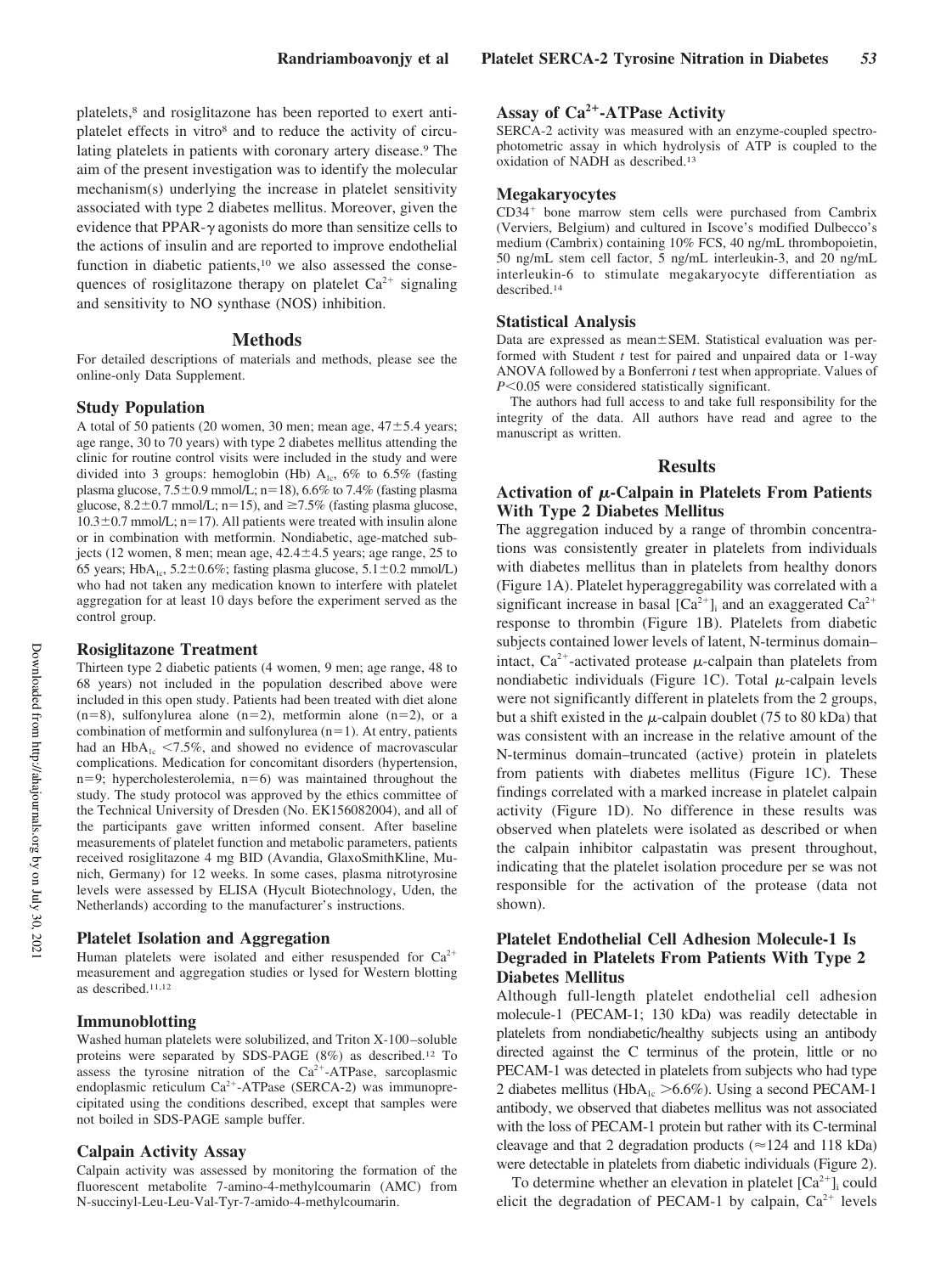

**Figure 1.** Hyperaggregability to thrombin of platelets from patients with type 2 diabetes mellitus (HbA<sub>1C</sub>,  $6.6\%$  to 7.4%) is related to increased  $[Ca<sup>2+</sup>]$  and calpain activity. A, Thrombin (0.02 to 0.6 U/mL) -induced aggregation was assessed in washed human platelets from healthy donors (CTL) and patients with type 2 diabetes mellitus. B, Basal  $[Ca^{2+}]$  and the thrombin (0.2 U/mL) -induced  $Ca^{2}$ peak in washed human platelets from healthy donors and patients with type 2 diabetes mellitus. Consequences of diabetes mellitus on total and latent  $\mu$ -calpain (Lat  $\mu$ -Cal) levels (C) and calpain activity in platelet lysates (D). Bar graphs summarize data obtained using platelets from 5 to 10 individuals in each group. \* $P$ <0.05, \*\* $P$ <0.01,  $**P<0.001$  vs control.

were altered in platelets from healthy volunteers by incubating intact platelets with high concentrations of extracellular Ca<sup>2</sup> . Under the conditions used, an extracellular concentration of 1, 3, or 5 mmol/L  $Ca^{2+}$  (30 minutes) increased platelet  $Ca^{2+}$  from 64 $\pm$ 10 nmol/L ( $Ca^{2+}$ -free buffer) to 150 $\pm$ 12,  $292 \pm 18$ , and  $370 \pm 8$  nmol/L, respectively (*P*<0.01; n=4). This procedure resulted in the progressive loss of the 130 kDa PECAM-1 and the appearance of degradation products and was attributed to the activation of the  $Ca^{2+}$ -sensing receptor because the antagonist NPS 2390 prevented the  $Ca^{2+}$ -induced activation of  $\mu$ -calpain (see Figure I in the online-only Data Supplement). The Ca<sup>2+</sup>-induced degradation of PECAM-1 was prevented in intact platelets by the calpain inhibitor PD 105606 and in platelet lysates by calpastatin (Figure 2B), but not by the proteasome inhibitor lactacystin (not shown). An augmented thrombin-induced



platelet aggregation that was not influenced by NOS inhibition (Figure 2C) also was observed in human platelets exposed to extracellular  $Ca^{2+}$  to activate  $\mu$ -calpain and to cleave PECAM-1 before assessing aggregation. This effect was prevented by coincubation with PD 105606 (data not shown).

# **Tyrosine Nitration and Inactivation of SERCA-2 in Platelets From Patients With Type 2 Diabetes Mellitus**

The patient collective was expanded (total number screened, 50) and divided into 3 groups to reflect the effectiveness of glycemic control: HbA<sub>1c</sub> of 6% to 6.5%, 6.6% to 7.4%, and  $\geq$ 7.5%. A gradual loss of full-length PECAM-1 occurred, so levels were reduced in platelets from patients with  $HbA_{1C}$  of 6.6% to 7.4%, whereas mainly degradation products were

> **Figure 2.** Effect of diabetes mellitus and elevated calpain activity on platelet PECAM-1 levels and responsiveness to NOS inhibition. A, Representative blots comparing the expression of PECAM-1 in platelets from healthy donors (CTL) and patients with type 2 diabetes mellitus. To demonstrate the equal loading of each lane, the blots were reprobed with antibodies recognizing  $\beta$ -actin. Arrowheads highlight the 124- and 118-kDa PECAM degradation products. B, The effect of Ca<sup>2+</sup>-induced calpain activation on PECAM-1 levels in platelets from healthy donors. Experiments were performed in the presence of solvent (Sol; 0.1% dimethyl sulfoxide), PD105606 (PD; 200  $\mu$ mol/L), or calpastatin (Calp; 0.2 U/mL). C, Comparison of thrombin (0.04 to 0.2 U/mL) -induced platelet aggregation in human platelets maintained under control conditions or incubated with extracellular  $Ca^{2+}$  (5 mmol/L for 30 minutes). Experiments were performed in the absence and presence of L-NAME (300  $\mu$ mol/L). Bar graphs summarize data obtained using platelets from 5 to 10 individuals. \**P*<0.05, \*\**P*<0.01, \*\*\**P*<0.001 vs control, solvent, or the effects observed in the absence of  $Ca^{2+}$ .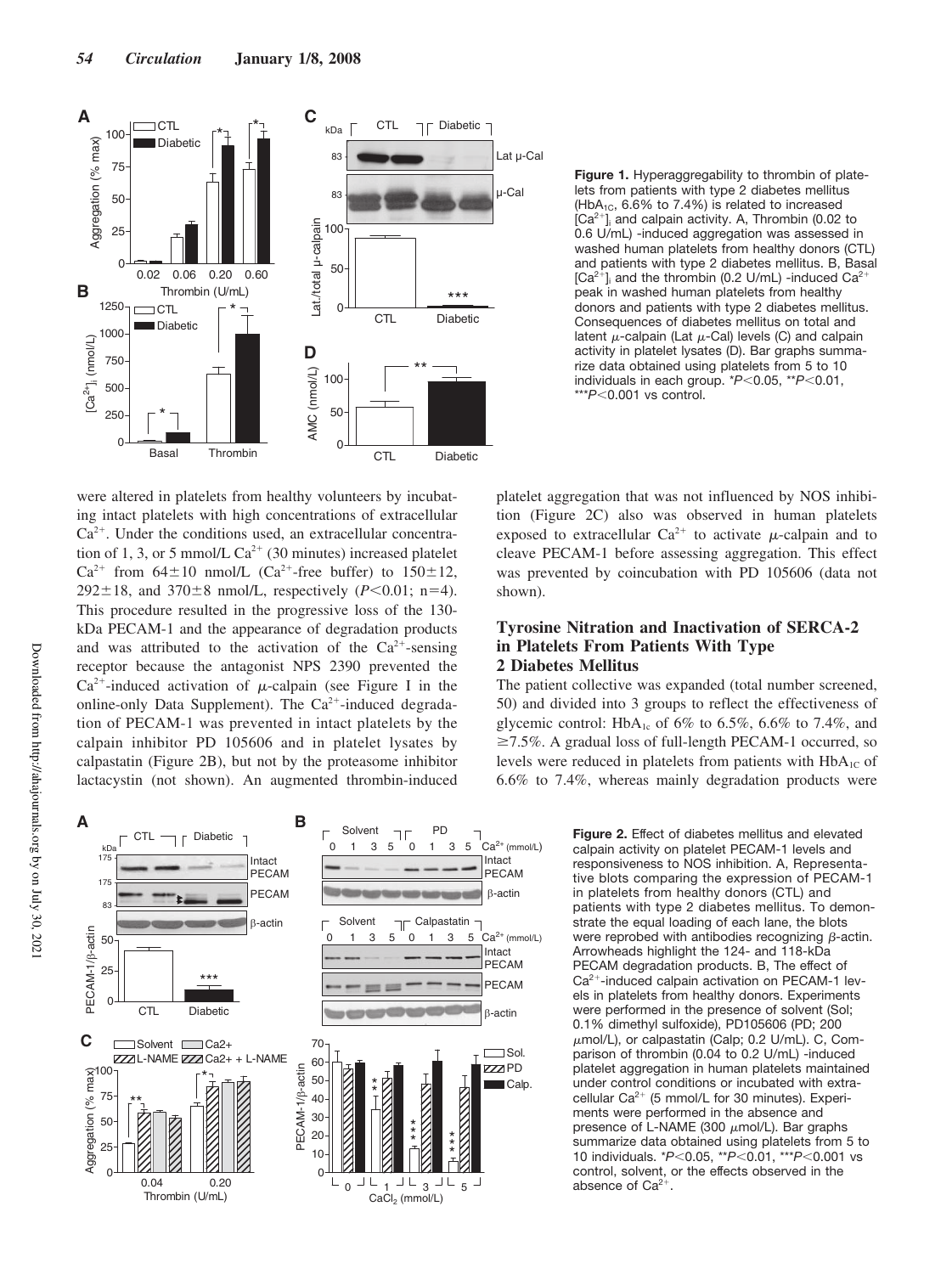

**Figure 3.** Effect of diabetes mellitus on the expression, tyrosine nitration, and activity of SERCA-2. A, Expression of PECAM-1 and SERCA-2 in platelets from healthy donors (CTL) and patients with type 2 diabetes mellitus (HbA<sub>1C</sub>,  $6\%$  to  $6.5\%$ ,  $6.6\%$  to 7.4%, and  $\geq$ 7.5%). B, The tyrosine nitration of SERCA-2 (SERCA-2 nY) in platelets from healthy donors and diabetic patients ( $HbA_{1C}$ , 6.6% to 7.4%). To demonstrate the specificity of the antibody used, membranes were treated with sodium dithionite  $(+DT; 100$  mmol/L for 5 minutes); to demonstrate the equal loading of each lane, the blots were reprobed with antibodies recognizing the total SERCA-2 protein. C, Ca<sup>2+</sup>-ATPase activity was assessed in the same platelet preparations shown in B over a range of different concentrations of free  $Ca^{2+}$ . D, SERCA-2 nY in platelets from healthy donors and diabetic patients ( $HbA_{1C}$  $<$  6.5% and  $>$  7.5%). E, Nitrotyrosine levels in plasma from healthy donors and diabetic patients  $(HbA_{1C} < 6.5\%$  and  $>7.5\%$ ). Bar graphs summarize data obtained using platelets from 4 to 8 individuals in each group. \**P*<0.05, \*\**P*<0.01, \*\*\**P*<0.001 vs control; §*P*<0.05, §§§*P*<0.001 vs Ca<sup>2+</sup>-ATPase activity at 0.17  $\mu$ mol/L Ca<sup>2+</sup>.

detected in individuals with  $HbA_{1C} \ge 7.5\%$  (Figure 3A). SERCA-2 levels were decreased only in patients with  $HbA_{1C}$  $\geq$ 7.5%, whereas no significant changes in the expression of SERCA-3 were detected (not shown).

Given that evidence exists of enhanced oxidative stress in platelets from patients with diabetes mellitus,<sup>15</sup> we assessed SERCA-2 tyrosine nitration in platelets from subjects with  $HbA_{1C}$  of 6.6% to 7.4% (ie, conditions in which cleavage of platelet PECAM-1 occurred but SERCA-2 protein levels were normal). Using an antibody that recognizes 2 adjacent tyrosine nitration sites (nTyr  $294,295$ ),<sup>16</sup> we found that the SERCA-2 immunoprecipitated from platelets from nondiabetic subjects was partially tyrosine nitrated. No tyrosine nitration of SERCA-2 was detected in membranes treated with sodium dithionite, indicating the specificity of the signal, whereas the binding of the SERCA antibody was unaffected. The tyrosine nitration of SERCA-2 was significantly enhanced in platelets from diabetic individuals (Figure  $3B$ ), and measurement of  $Ca^{2+}-ATP$ ase activity in the same platelet preparations revealed a significant loss of function (Figure 3C). The tyrosine nitration of SERCA-2 (Figure 3D) and the nitrotyrosine concentration detected in plasma (Figure 3E) also increased with  $HbA_{1C}$  levels.

To demonstrate a link between oxidative stress and changes in SERCA-2, we next assessed the effects of authentic

ONOO<sup>-</sup> or the ONOO<sup>-</sup> donor SIN-1. Incubation of platelets from nondiabetic individuals with either source of ONOO increased the tyrosine nitration of SERCA-2 (Figure 4A). A biphasic effect of  $ONOO^-$  was present on  $Ca^{2+}-ATP$ ase activity; lower concentrations (10 to 100  $\mu$ mol/L) increased and higher concentrations (0.5 to 1 mmol/L) significantly decreased platelet Ca<sup>2+</sup>-ATPase activity (Figure 4B). Correspondingly, PECAM-1 levels were preserved in platelet lysates treated with a low concentration (50  $\mu$ mol/L) of ONOO , whereas in platelets treated with higher concentrations of ONOO (1 mmol/L), PECAM-1 was degraded. The latter effects could be prevented by the calpain inhibitor calpastatin, indicating a direct link between redox state, Ca<sup>2+</sup>-ATPase activity, and calpain activation (Figure 4C).

# **Rosiglitazone Treatment Enhances SERCA-2 Expression and Activity in Platelets From Patients With Diabetes Mellitus**

The PPAR- $\gamma$  agonist rosiglitazone increases SERCA-2 gene expression in cardiac myocytes.<sup>17</sup> Therefore, to assess whether the PPAR- $\gamma$  agonist could affect long-term platelet SERCA-2 expression, we treated bone marrow–derived CD34 stem cells, cultured with a megakaryocytedifferentiation cocktail, with rosiglitazone. This led to a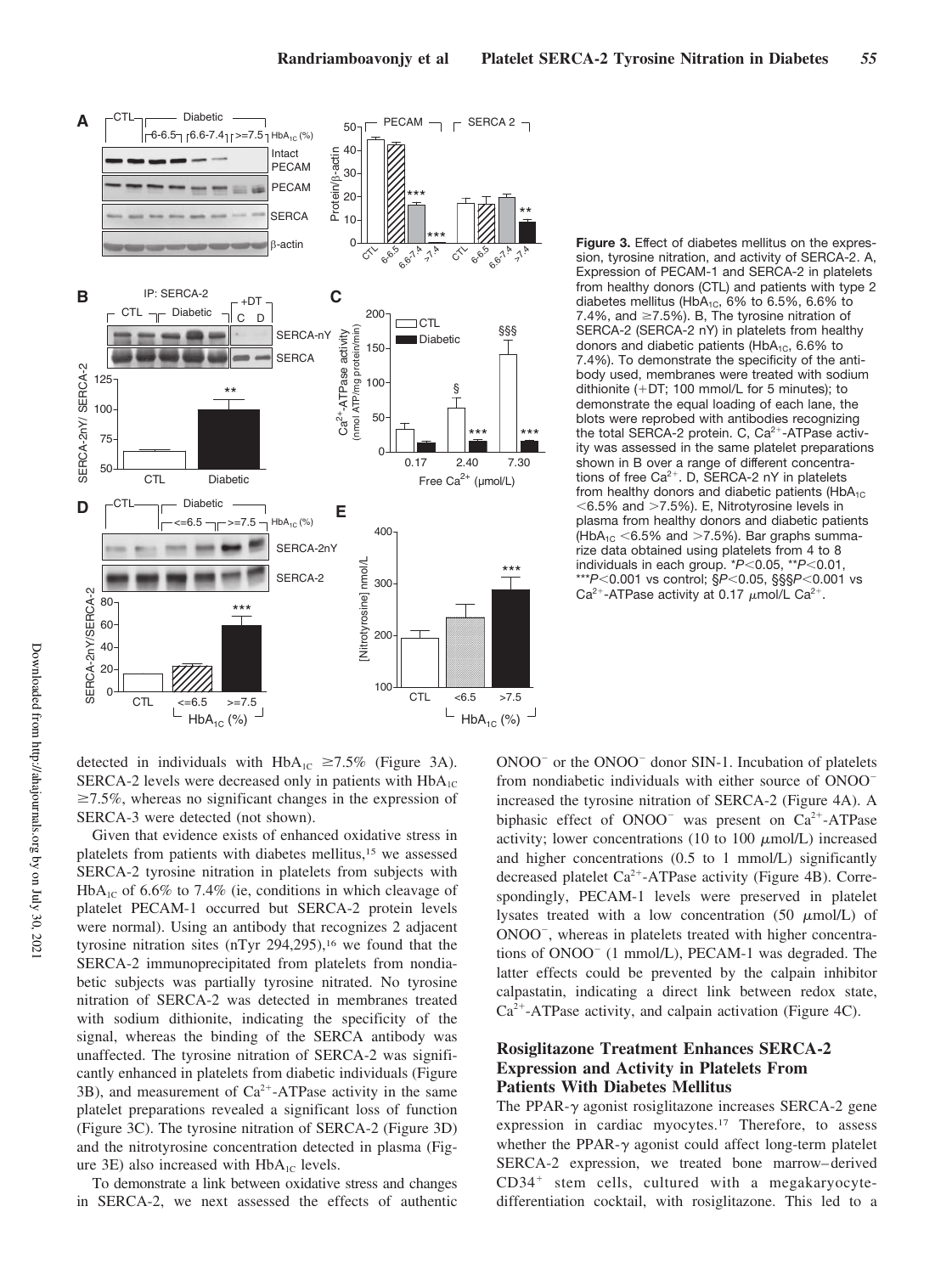

>10-fold increase in SERCA-2 expression (Figure 5A). We found no direct effect of rosiglitazone (10  $\mu$ mol/L for 24 hours) on SERCA-2 levels in washed human platelets and no effect of the PPAR- $\gamma$  agonist on PECAM-1 or  $\mu$ -calpain levels in megakaryocytes, in the human megakaryocyte cell line Meg-01, or in human endothelial cells (not shown).

We then determined whether the treatment of diabetic individuals with rosiglitazone affected platelet SERCA-2

Figure 4. Effect of ONOO<sup>-</sup> and SIN-1 on the tyrosine nitration of SERCA-2 and  $Ca<sup>2+</sup>$ -ATPase and calpain activity in platelets from healthy donors. A, Effect of  $ONOO^-$  (0.5 and 1 mmol/L for 5 minutes) and SIN-1 (5 mmol/L for 5 minutes) on the tyrosine nitration of SERCA-2 immunoprecipitated from platelets from healthy donors. B, Comparison of the effects of solvent (Sol; 0.05% NaOH or Na acetate) and ONOO $^-$  (10  $\mu$ mol/L to 1 mmol/L for 5 minutes) on Ca<sup>2+</sup>-ATPase activity in platelet preparations from healthy subjects. C, Effect of calpastatin (Calp; 0.2 U/mL) on the ONOO<sup>-</sup> (50  $\mu$ mol/L or 1 mmol/L) -induced changes in latent  $\mu$ -calpain (Lat  $\mu$ -Cal) and PECAM levels. Bar graphs summarize data obtained using platelets from 4 to 6 individuals in each group.  $*P$ <0.05,  $*P$ <0.01,  $*P$ <0.001 vs control or solvent.

expression and/or  $Ca^{2+}$ -ATPase activity. In the type 2 diabetes population studied, rosiglitazone treatment (8 mg/d for 12 weeks) significantly reduced fasting plasma glucose and  $HbA_{1c}$  levels and increased sensitivity to insulin (the Table). Platelet SERCA-2 levels were reduced in the study population, but rosiglitazone therapy led to an increase in SERCA-2 (Figure 5B) and to a decrease in plasma nitrotyrosine levels and the tyrosine nitration of SERCA-2 (Figure 5C and 5D).



**Figure 5.** Effect of rosiglitazone on the expression and tyrosine nitration of SERCA-2. A, Effect of rosiglitazone (Rosi; 1  $\mu$ mol/L for 96 hours) on the expression of SERCA-2 in human hematopoietic stem cells after differentiation toward megakaryocytes. Bar graph summarizes data obtained using 3 separate cell preparations. B, SERCA-2 expression in platelets from healthy donors (CTL) and from patients with type 2 diabetes mellitus before and after treatment with rosiglitazone (8 mg/d) for 12 weeks. C and D, Nitrotyrosine levels in plasma (C) and the tyrosine nitration of platelet SERCA-2 (D) in healthy donors and diabetic patients before and after treatment with rosiglitazone. Bar graphs summarize data obtained in samples from 4 to 9 healthy and 5 to 13 diabetic individuals. \**P*<0.05, \*\**P*0.01 vs control; §*P*0.05, §§*P*0.01 vs before treatment.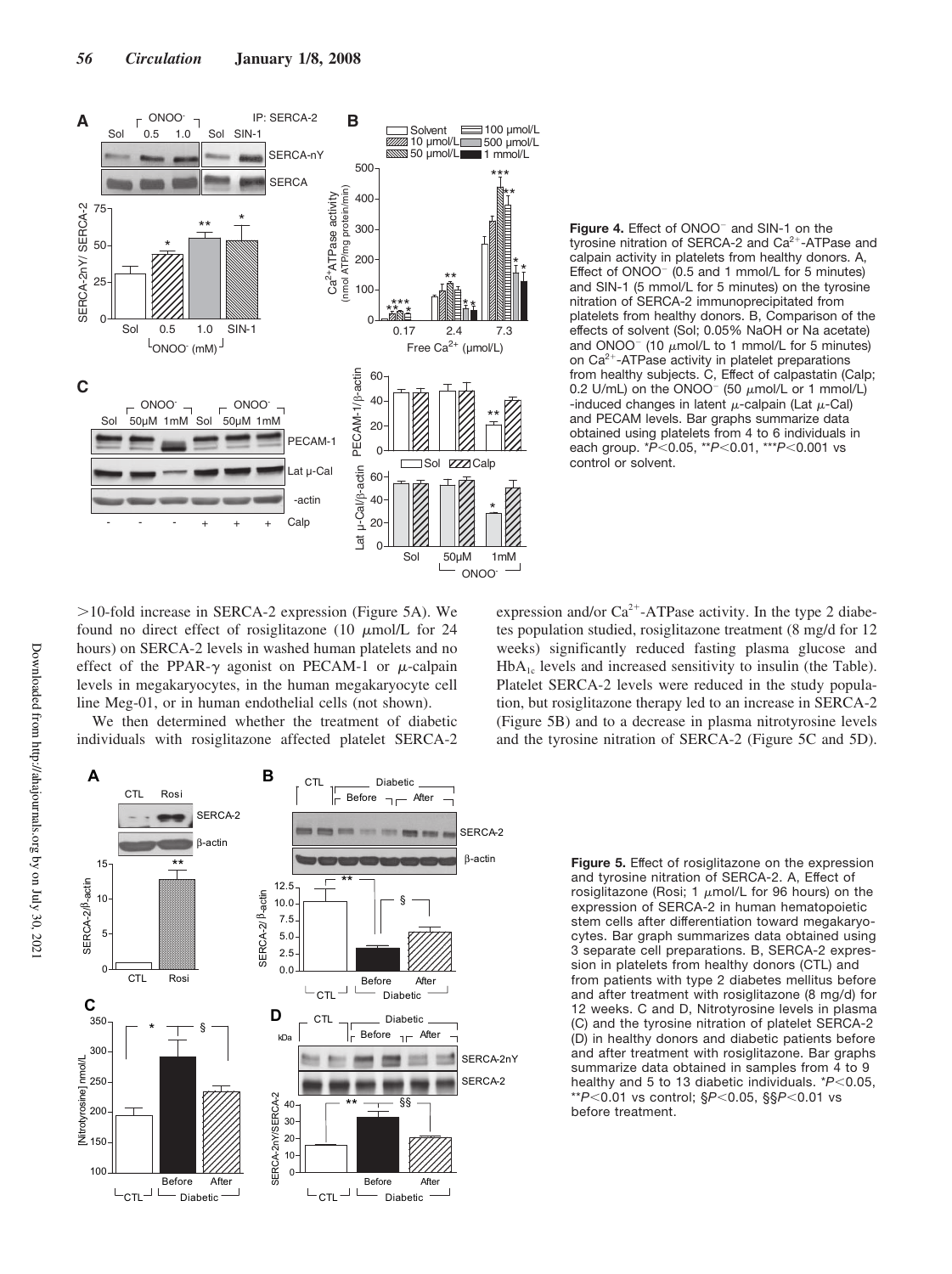**Table. Metabolic Parameters of Patients (n13) at Baseline and After 12 weeks of Treatment With Rosiglitazone (8 mg/d)**

|                                                | <b>Baseline</b> | After Rosiglitazone |
|------------------------------------------------|-----------------|---------------------|
| BMI, $kq/m^2$                                  | $28.8 \pm 1.3$  | $29.1 \pm 1.4$      |
| Weight, kg                                     | $83.2 \pm 4.3$  | $83.9 \pm 4.2$      |
| FPG. mmol/L                                    | $7.8 \pm 0.3$   | $6.5 \pm 0.4*$      |
| $HbA_{1c}$ , %                                 | $6.8 \pm 0.2$   | $6.5 \pm 0.2*$      |
| $M_c$ , mg·kg <sup>-1</sup> ·min <sup>-1</sup> | $1.9 + 0.3$     | $3.2 + 0.2$         |
| TG, mmol/L                                     | $1.6 \pm 0.2$   | $1.7 \pm 0.2$       |
| LDL, mmol/L                                    | $3.2 \pm 0.2$   | $3.8 \pm 0.2$       |
| HDL. mmol/L                                    | $1.4 \pm 0.1$   | $1.4 \pm 0.1$       |
| Systolic BP, mm Hq                             | $131.4 \pm 3.0$ | $129.1 \pm 3.4$     |
| Diastolic BP, mm Hq                            | $80.3 \pm 2.0$  | $77.2 \pm 3.3$      |

BMI indicates body mass index; FPG, fasting plasma glucose; M<sub>c</sub>, insulin sensitivity index; TG, triglycerides, LDL, low-density lipoprotein; HDL, highdensity lipoprotein; and BP, blood pressure.

 $*P<0.05$ ,  $\uparrow P<0.01$  vs patients at baseline.

These effects were accompanied by increased platelet  $Ca^{2+}$ -ATPase activity (Figure 6A), a decrease in basal platelet  $[Ca^{2+}]_1$ , and the normalization of the  $Ca^{2+}$  response to thrombin (Figure 6B).

## Rosiglitazone Treatment Decreases  $\mu$ -Calpain **Activity and Restores PECAM-1**

Given that an improvement in  $Ca^{2+}$  homeostasis would be expected to result in a decrease in calpain activity, we assessed the effects of rosiglitazone therapy on  $\mu$ -calpain. As before, diabetes mellitus was not associated with a global alteration in  $\mu$ -calpain expression but with an increase in the relative amount of the active 76-kDa protein (not shown). Although  $\mu$ -calpain expression was unaffected by rosiglitazone, therapy was associated with the reappearance of the  $\approx$ 80-kDa latent form of the protein (Figure 7A) and decreased calpain activity to values seen in nondiabetic individuals (Figure 7B). Intact PECAM-1 (130 kDa), which was not detectable at all in platelets sampled before the start of therapy, was detected after treatment with rosiglitazone, and the levels present were not significantly different from those found in platelets from nondiabetic individuals (Figure 7C). These changes were accompanied by an attenuation of the thrombin-induced aggregation so that responses recorded using platelets from patients treated with rosiglitazone were not significantly different from those of platelets from healthy volunteers (Figure 7D). Moreover, rosiglitazone therapy partially restored the sensitivity of platelets to NOS inhibition (Figure 7E).

## **Discussion**

The major finding of the present study is that type 2 diabetes mellitus is associated with the cleavage of platelet PECAM-1 through a mechanism involving the tyrosine nitration of SERCA-2, an increase in  $[Ca^{2+}]_i$ , and the activation of the  $Ca^{2+}$ -dependent protease  $\mu$ -calpain. Moreover, treating subjects with type 2 diabetes mellitus with the PPAR- $\gamma$  agonist rosiglitazone successfully reversed many of these changes and restored platelet  $[Ca<sup>2+</sup>]$ <sub>i</sub>, calpain activity, and PECAM-1



**Figure 6.** Effect of rosiglitazone on the activity of SERCA-2 and platelet  $[Ca^{2+}]$ . A,  $Ca^{2+}$ -ATPase activity in platelets from healthy donors and diabetic patients before and after treatment with rosiglitazone. B, Basal  $[Ca^{2+}]$  and the thrombin (0.2 U/mL) -induced  $Ca^{2+}$  peak in washed platelets from diabetic patients measured before and after rosiglitazone therapy. Bar graphs summarize data obtained in samples from 9 healthy and 13 diabetic individuals. \**P*<0.05 vs control; §*P*<0.05, §§§*P*<0.001 vs before treatment.

to levels comparable to those detected in nondiabetic subjects. From these results, it is clear that megakaryocytes/ platelets are an additional cellular target for PPAR- $\gamma$  agonists.

Intracellular  $Ca^{2+}$  homeostasis in platelets from patients with type 2 diabetes mellitus is reported to be altered, leading to an increased adhesiveness and spontaneous aggregation. One factor that contributes to the disturbed platelet  $[Ca^{2+}]_i$  in diabetic subjects is a marked reduction in  $Ca^{2+}-ATP$ ase activity.3,4 Although human platelets coexpress multiple Ca<sup>2+</sup>-ATPases,<sup>18</sup> we concentrated on SERCA-2 because its activity is reported to be regulated by tyrosine nitration<sup>19</sup>. Indeed, we observed that the decrease in  $Ca^{2+}-ATP$ ase activity in platelets from diabetic patients with normal SERCA-2 expression can be accounted for by the tyrosine nitration of the protein. In vitro, the effects of ONOO<sup>-</sup> on SERCA activity appear to be biphasic because the short-term application of low concentrations of ONOO<sup>-</sup> increased platelet Ca<sup>2+</sup>-ATPase activity. These observations are in line with a previous report in native vascular smooth muscle cells in which  $ONOO^{-}$  (10 to 50  $\mu$ mol/L) increased SERCA activity via the S-glutathiolation of critical cysteine residues.<sup>20</sup> Higher concentrations of ONOO , on the other hand, enhanced the tyrosine nitration of SERCA-2 in platelets from nondiabetic individuals and decreased platelet  $Ca^{2+}-ATP$ ase activity, findings that are consistent with reports in overexpressing systems<sup>21</sup> and in skeletal and smooth muscle.<sup>22,23</sup> At this point, we can only speculate about the in vivo source of the ONOO<sup>-</sup> that targets platelets and other plasma proteins and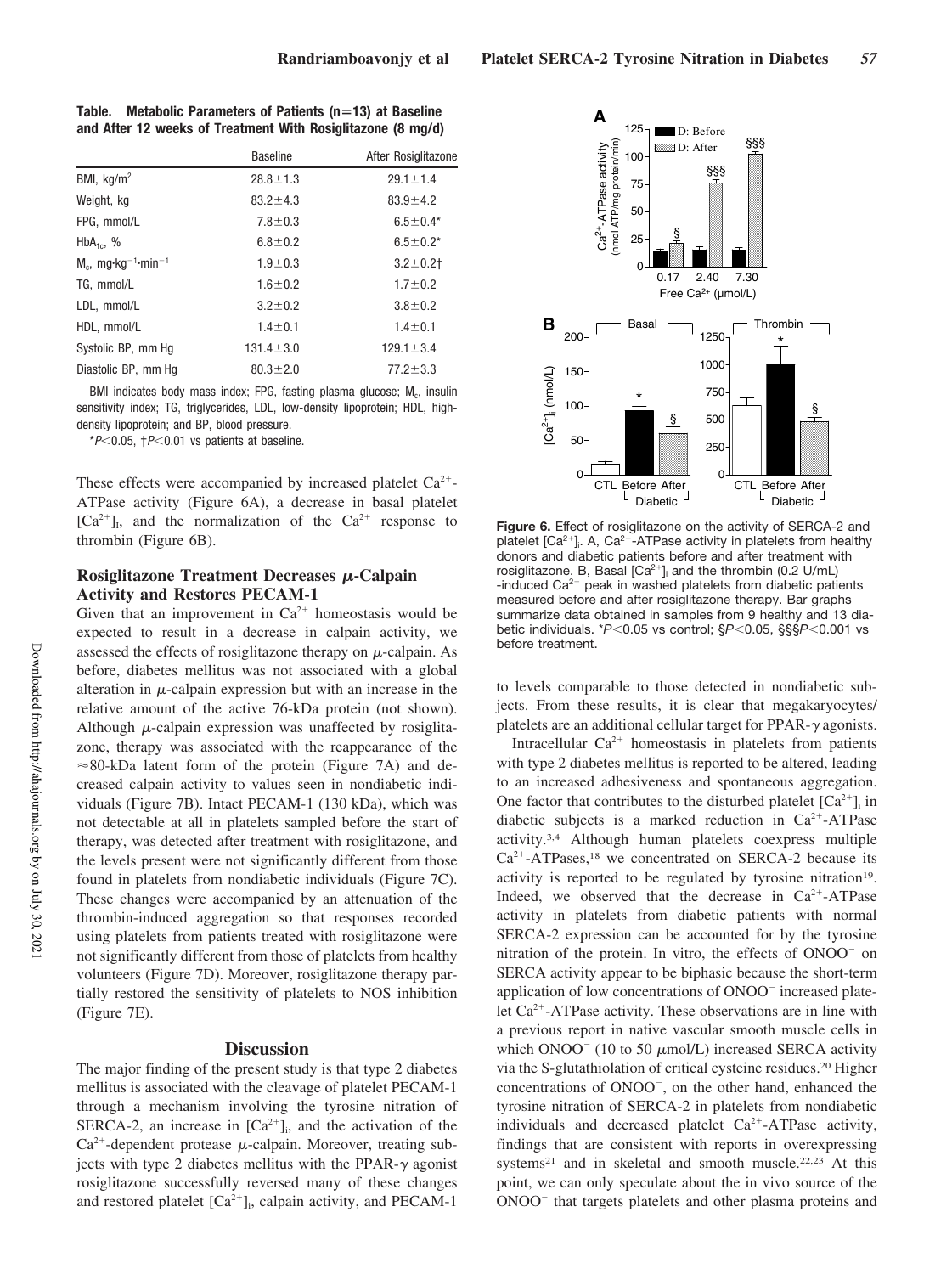



**Figure 7.** Rosiglitazone attenuates  $\mu$ -calpain activity, restores intact PECAM-1, and improves platelet responsiveness to thrombin in platelets from patients with type 2 diabetes mellitus. A, Latent  $\mu$ -calpain (Lat  $\mu$ -Cal) levels. B, Calpain activity assessed by the formation of AMC. C, PECAM-1 levels. D and E, Thrombin-induced aggregation assessed in platelets from healthy donors (CTL) and patients with type 2 diabetes mellitus isolated before and after treatment with rosiglitazone (8 mg/d) for 12 weeks. E, Aggregation experiments performed in the absence and presence of L-NAME (300  $\mu$ mol/L) using 0.1 U/mL thrombin. Bar graphs summarize data obtained in samples from 9 healthy and 13 diabetic individuals. \**P*<0.05, \*\**P*<0.01, \*\*\**P*<0.001 vs control; § $P$ <0.05, §§ $P$ <0.01 vs before treatment.

results in their increased tyrosine nitration,<sup>24</sup> but it is certainly possible that it is derived from an uncoupled NOS in either the vascular wall or other circulating cells.<sup>25</sup>

Over the last few years, several reports have highlighted the importance of calpain in platelet granule secretion and aggregation.<sup>26</sup> Indeed,  $\mu$ -calpain–deficient murine platelets exhibit an impaired tyrosine phosphorylation of several proteins and reduced aggregation and clot retraction.<sup>27</sup> A number of calpain substrates have already been identified in platelets and include actin binding protein, protein kinase C, Src, the cytosolic domain of  $\beta_3$  integrin, SNAP-23 (for review, see elsewhere<sup>28</sup>), and PECAM-1.<sup>29</sup> PECAM-1 is of particular interest given its role in the negative regulation of platelet function.30,31 Platelets from mice deficient in PECAM-1 are hyperresponsive to stimulation with collagen and thrombin and demonstrate enhanced aggregation, secretion, and adhesion to these agonists.32,33 Our results indicate that the enhanced production of an oxidant such as ONOO<sup>-</sup> is responsible for the cleavage of PECAM-1 in platelets from diabetic individuals because it was possible to reproduce the tyrosine nitration of SERCA-2, the inhibition of  $Ca^{2+}-ATP$ ase activity, the N-terminus truncation of latent  $\mu$ -calpain, and the degradation of PECAM-1 using authentic ONOO . In addition, the ONOO -induced activation of calpain and

degradation of PECAM-1 in platelets from nondiabetic individuals were prevented by calpain inhibitors. Moreover, rosiglitazone therapy, which led to an attenuation of calpain activity in platelets from subjects with diabetes mellitus, resulted in the restoration of 130-kDa PECAM-1 levels and an attenuation of thrombin-induced aggregation. Given the role of PECAM-1 in regulating platelet responsiveness, it is tempting to attribute the hyperresponsiveness observed in platelets from diabetic individuals to the degradation of this adhesion molecule. However, this is most probably an oversimplification of the events occurring given the spectrum of platelet proteins that are likely to be affected by the activation of  $\mu$ -calpain.

Platelet-derived NO can modulate platelet aggregation,<sup>34</sup> platelet recruitment, and bleeding time.<sup>35</sup> Given the link between PECAM-1 and NO in endothelial cells<sup>36</sup> and the fact that NOS inhibition failed to increase platelet aggregation in  $Ca<sup>2+</sup>$ -activated human platelets, it seemed logical to assess the effects of diabetes mellitus on platelet endothelial NOS. Indeed, NOS inhibition increased the aggregation of platelets from healthy volunteers but did not affect the thrombininduced aggregation of platelets from diabetic individuals, whereas rosiglitazone therapy partially restored the sensitivity of platelets to  $N^G$ -nitro-L-arginine methyl ester (L-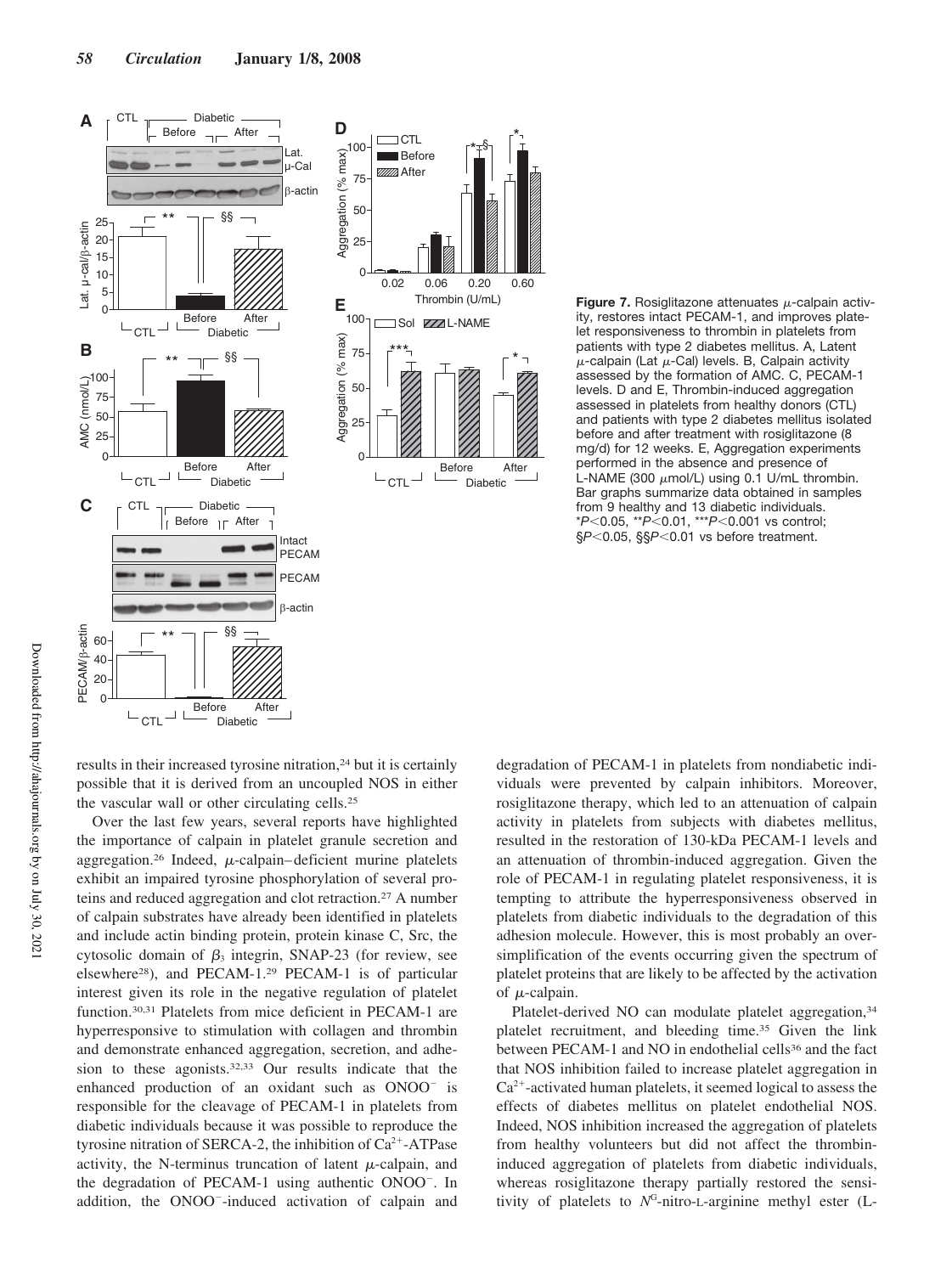NAME). However, we were unable to unequivocally detect the endothelial NOS protein in the patient platelet samples available.

Thiazolidinediones such as rosiglitazone do more than sensitize cells to the actions of insulin. They are reported to reduce oxidative stress,  $37$  to improve endothelial function,  $10$ and to reduce carotid intima-media thickness<sup>38</sup> in diabetic patients. A number of studies also have demonstrated that these compounds possess so-called pleiotropic effects that directly influence atherogenesis. Indeed, rosiglitazone decreases markers of inflammation and endothelial cell activation in nondiabetic patients with coronary artery disease.<sup>39</sup> However, relatively little is known about the direct effects of thiazolidinediones on platelet function other than that pioglitazone attenuates platelet hyperaggregability in rats<sup>40</sup> and protects against thrombosis in a mouse model of obesity and insulin resistance.<sup>41</sup> In humans with type 2 diabetes mellitus, troglitazone reduces platelet-dependent thrombus formation,<sup>42</sup> and rosiglitazone decreases the percentage of Pselectin–positive platelets in nondiabetic patients with coronary artery disease.<sup>9</sup> Given that rosiglitazone has been reported to increase SERCA-2 gene expression in cardiac myocytes,<sup>17</sup> we determined its effect on platelet SERCA-2 expression. We found that rosiglitazone increased SERCA-2 expression in CD34<sup>+</sup> bone marrow cells cultured with a megakaryocyte differentiation cocktail and led to an increase in SERCA-2 expression in platelets from diabetic individuals. At the same time, rosiglitazone decreased plasma nitrotyrosine levels and the tyrosine nitration of SERCA-2, indicating that the compound may act at the level of  $Ca^{2+}-ATP$ ase expression and by reducing oxidative stress. It is currently unclear, however, whether these effects are mediated by the activation of PPARs or by other intracellular mechanisms.

Given the role of PECAM-1 in limiting platelet aggregation and dense granule secretion,<sup>32</sup> it is conceivable that the maintenance of platelet PECAM-1 levels and that of other  $\mu$ -calpain substrates by rosiglitazone may significantly dampen the contribution of platelets and platelet-derived products to the development of vascular diseases associated with type 2 diabetes mellitus and represent a novel facet of the pleiotropic effects of the thiazolidinediones. Although it is tempting to attribute the rosiglitazone-induced increase in platelet  $Ca^{2+}-ATP$ ase activity, decrease in  $[Ca^{2+}]_i$ , and normalization of  $\mu$ -calpain activity and platelet PECAM-1 levels to the effects of the compound on SERCA-2 expression, the actions of rosiglitazone are most probably a combination of its effects on plasma glucose levels, reactive oxygen species production, and platelet  $Ca^{2+}$  signaling.

## **Acknowledgments**

We are indebted to Isabel Winter, Katharina Bruch, and Tanja-Maria Mareczek for expert technical assistance.

### **Sources of Funding**

The experimental work described in this article was supported by the Deutsche Forschungsgemeinschaft (SFB 533, B5), the European Foundation for the Study of Diabetes, the Heinrich and Fritz Riese-Stiftung, National Institutes of Health grant R01-HL31607, National Institutes of Health Boston University Cardiovascular Proteomics Center grant N01-HV-28178, and EICOSANOX, an integrated project supported by the European Community's Sixth Framework Program (contract LSHM–CT–2004–005033).

#### **Disclosures**

None.

#### **References**

- 1. Beckman JA, Creager MA, Libby P. Diabetes and atherosclerosis: epidemiology, pathophysiology, and management. *JAMA*. 2002;287: 2570–2581.
- 2. Watala C, Boncler M, Gresner P. Blood platelet abnormalities and pharmacological modulation of platelet reactivity in patients with diabetes mellitus. *Pharmacol Rep*. 2005;57:42–58.
- 3. Rosado JA, Saavedra FR, Redondo PC, Hernandez-Cruz JM, Salido GM, Pariente JA. Reduced plasma membrane Ca<sup>2+</sup>-ATPase function in platelets from patients with non-insulin-dependent diabetes mellitus. *Haematologica*. 2004;89:1142–1144.
- 4. Jardin I, Redondo PC, Salido GM, Pariente JA, Rosado JA. Endogenously generated reactive oxygen species reduce PMCA activity in platelets from patients with non-insulin-dependent diabetes mellitus. *Platelets*. 2006;17: 283–288.
- 5. Ishii H, Umeda F, Hashimoto T, Nawata H. Increased intracellular calcium mobilization in platelets from patients with type 2 (non-insulindependent) diabetes mellitus. *Diabetologia*. 1991;34:332–336.
- 6. Trovati M, Anfossi G. Mechanisms involved in platelet hyperactivation and platelet-endothelium interrelationships in diabetes mellitus. *Curr Diab Rep*. 2002;2:316–322.
- 7. Campbell IW. The clinical significance of PPAR gamma agonism. *Curr Mol Med*. 2005;5:349–363.
- 8. Akbiyik F, Ray DM, Gettings KF, Blumberg N, Francis CW, Phipps RP. Human bone marrow megakaryocytes and platelets express  $PPAR<sub>\gamma</sub>$ , and  $PPAR\gamma$  agonists blunt platelet release of CD40 ligand and thromboxanes. *Blood*. 2004;104:1361–1368.
- 9. Sidhu JS, Cowan D, Tooze JA, Kaski JC. Peroxisome proliferator-activated receptor- $\gamma$  agonist rosiglitazone reduces circulating platelet activity in patients without diabetes mellitus who have coronary artery disease. *Am Heart J*. 2004;147:1032–1037.
- 10. Pistrosch F, Passauer J, Fischer S, Fuecker K, Hanefeld M, Gross P. In type 2 diabetes, rosiglitazone therapy for insulin resistance ameliorates endothelial dysfunction independent of glucose control. *Diabetes Care*. 2004;27:484–490.
- 11. Fleming I, Schulz C, Fichtlscherer B, Kemp BE, Fisslthaler B, Busse R. AMP-activated protein kinase (AMPK) regulates the insulin-induced activation of the nitric oxide synthase in human platelets. *Thromb Haemost*. 2003;90:863–867.
- 12. Randriamboavonjy V, Schrader J, Busse R, Fleming I. Insulin induces the release of vasodilator compounds from platelets by a nitric oxide-G kinase-VAMP-3-dependent pathway. *J Exp Med*. 2004;199:347–356.
- 13. Munch G, Bolck B, Karczewski P, Schwinger RHG. Evidence for calcineurin-mediated regulation of SERCA 2a activity in human myocardium. *J Mol Cell Cardiol*. 2002;34:321–334.
- 14. Bruno S, Gunetti M, Gammaitoni L, Dane A, Cavalloni G, Sanavio F, Fagioli F, Aglietta M, Piacibello W. In vitro and in vivo megakaryocyte differentiation of fresh and ex-vivo expanded cord blood cells: rapid and transient megakaryocyte reconstitution. *Haematologica*. 2003;88: 379–387.
- 15. Vericel E, Januel C, Carreras M, Moulin P, Lagarde M. Diabetic patients without vascular complications display enhanced basal platelet activation and decreased antioxidant status. *Diabetes*. 2004;53:1046–1051.
- 16. Xu S, Ying J, Jiang B, Guo W, Adachi T, Sharov V, Lazar H, Menzoian J, Knyushko TV, Bigelow D, Schoneich C, Cohen RA. Detection of sequence-specific tyrosine nitration of manganese SOD and SERCA in cardiovascular disease and aging. *Am J Physiol Heart Circ Physiol*. 2006;290:H2220–H2227.
- 17. Shah RD, Gonzales F, Golez E, Augustin D, Caudillo S, Abbott A, Morello J, McDonough PM, Paolini PJ, Shubeita HE. The antidiabetic agent rosiglitazone upregulates SERCA2 and enhances  $TNF-\alpha$ - and LPSinduced NF- $\kappa$ B-dependent transcription and TNF- $\alpha$ -induced IL-6 secretion in ventricular myocytes. *Cell Physiol Biochem*. 2005;15:41–50.
- 18. Martin V, Bredoux R, Corvazier E, Papp B, Enouf J. Platelet  $Ca<sup>2+</sup>ATPases: a plural, species-specific, and multiple hypertension$ regulated expression system. *Hypertension*. 2000;35:91–102.
- 19. Adachi T, Matsui R, Xu S, Kirber M, Lazar HL, Sharov VS, Schoneich C, Cohen RA. Antioxidant improves smooth muscle sarco/endoplasmic